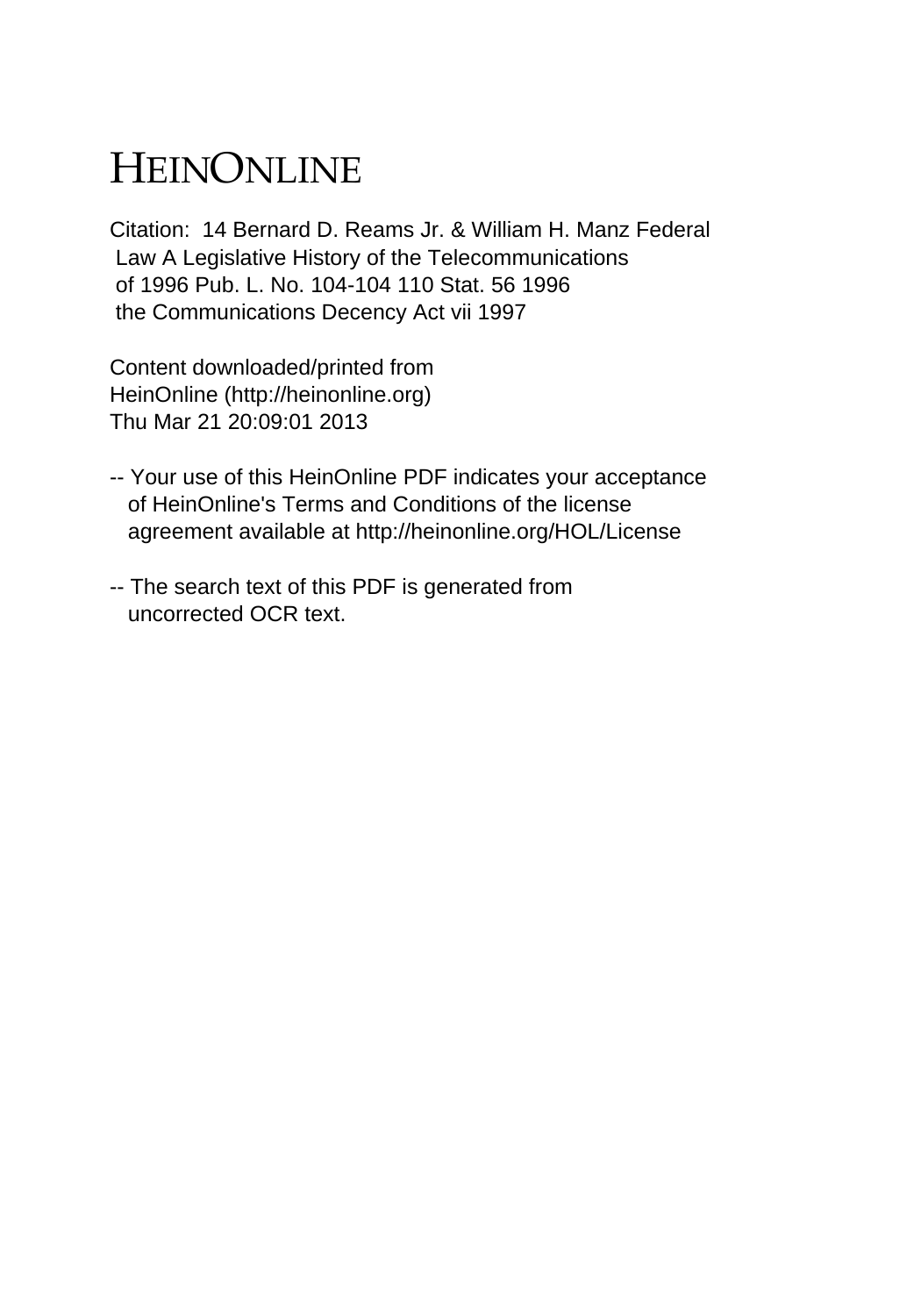# **TABLE OF DOCUMENTS**

### **VOLUME 14**

#### **Section X- Past Hearings (Continued from Volume 13)**

**Doc. No. 180 -** Telecommunications Policy Act (Parts **1** & 2) **-** Hear**ings** before the Subcommittee on Telecommunications and Finance of the Committee on Energy and Commerce, House of Representatives, 101st Congress, 2d Session, Serial No. 101-137 and Serial No. 101-142 (March 7, April **18** and 26, and May **10,** 1990).

For *Master Table of Documents* of this set, please refer to *Volume 1.*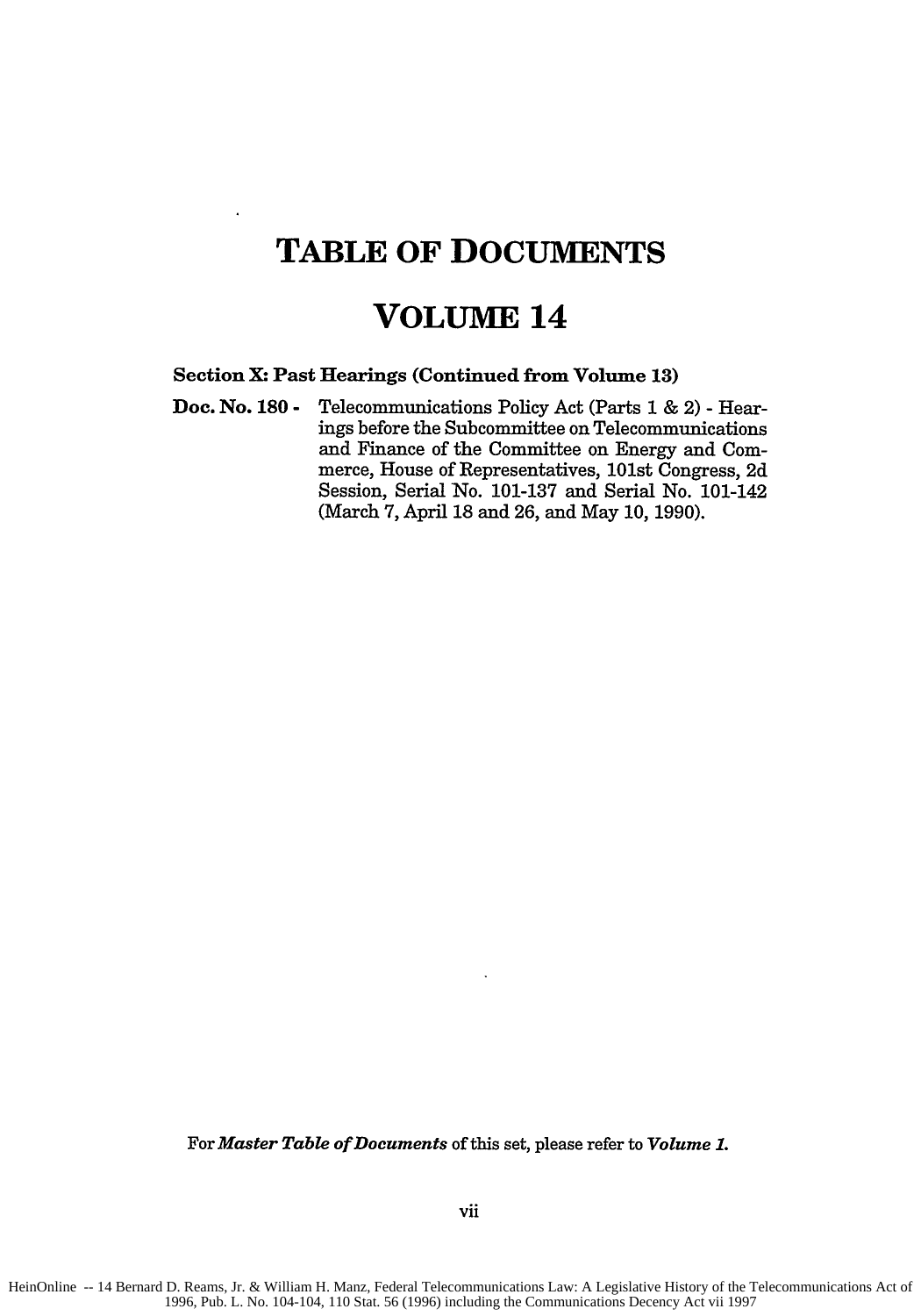HeinOnline -- 14 Bernard D. Reams, Jr. & William H. Manz, Federal Telecommunications Law: A Legislative History of the Telecommunications Act of 1996, Pub. L. No. 104-104, 110 Stat. 56 (1996) including the Communications Decency Act viii 1997

 $\frac{1}{2} \left( \frac{1}{2} \right) \left( \frac{1}{2} \right)$  ,  $\frac{1}{2} \left( \frac{1}{2} \right)$ 

 $\mathbb{Z}$ 

 $\ddot{\phantom{a}}$ 

 $\bar{z}$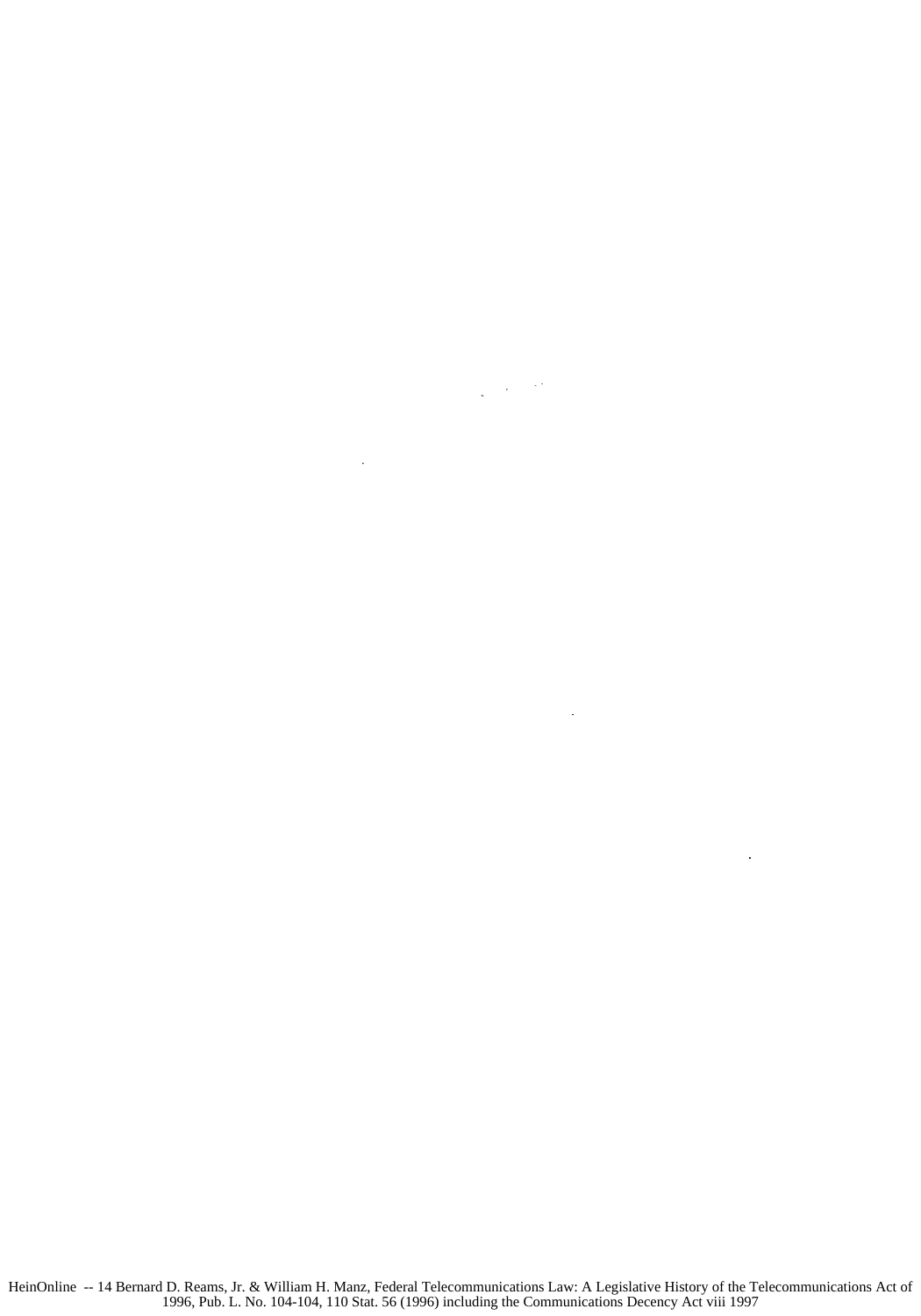# Document No. **180**

k.